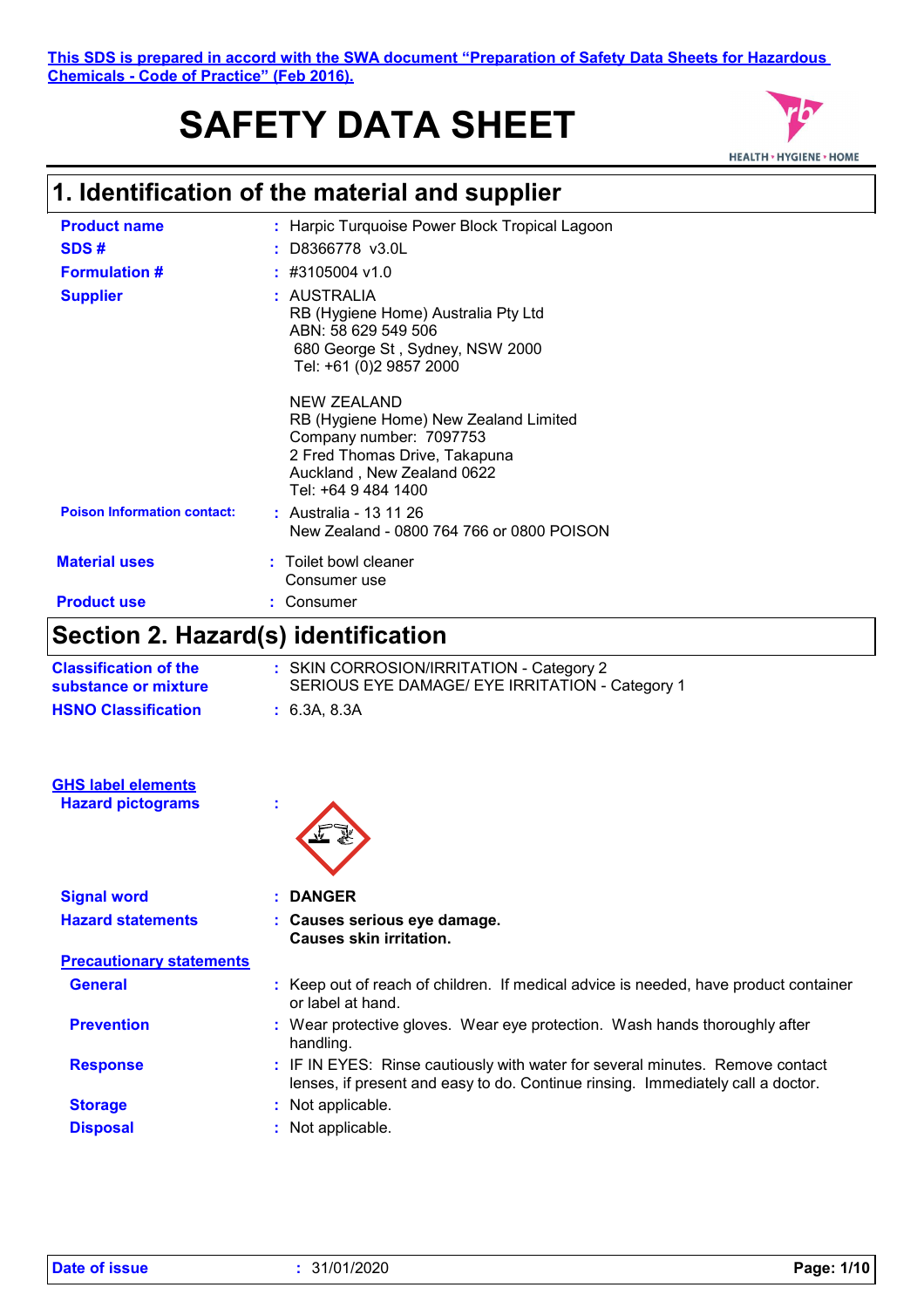### **Section 2. Hazard(s) identification**

**Recommendations** : No known significant effects or critical hazards.

**Other hazards which do not :** None known. **result in classification**

# **Section 3. Composition and ingredient information**

**Substance/mixture :**

: Mixture

| <b>Ingredient name</b>         | $\%$ (w/w) | <b>CAS number</b> |
|--------------------------------|------------|-------------------|
| sodium dodecylbenzenesulfonate | ⊺≥30 - <54 | 25155-30-0        |

 **Other Non-hazardous ingredients to 100%**

**Occupational exposure limits, if available, are listed in Section 8.**

### **Section 4. First aid measures**

| <b>Description of necessary first aid measures</b> |                                                                                                                                                                                                                                                                                                                                                                                                                                                                                                                                                                                                                                                                                                                                                                                                                                                                                      |
|----------------------------------------------------|--------------------------------------------------------------------------------------------------------------------------------------------------------------------------------------------------------------------------------------------------------------------------------------------------------------------------------------------------------------------------------------------------------------------------------------------------------------------------------------------------------------------------------------------------------------------------------------------------------------------------------------------------------------------------------------------------------------------------------------------------------------------------------------------------------------------------------------------------------------------------------------|
| <b>Eye contact</b>                                 | : Get medical attention immediately. Call a poison center or physician. Immediately<br>flush eyes with plenty of water, occasionally lifting the upper and lower eyelids.<br>Check for and remove any contact lenses. Continue to rinse for at least 10 minutes.<br>Chemical burns must be treated promptly by a physician.                                                                                                                                                                                                                                                                                                                                                                                                                                                                                                                                                          |
| <b>Inhalation</b>                                  | Get medical attention immediately. Call a poison center or physician. Remove<br>victim to fresh air and keep at rest in a position comfortable for breathing. If it is<br>suspected that fumes are still present, the rescuer should wear an appropriate mask<br>or self-contained breathing apparatus. If not breathing, if breathing is irregular or if<br>respiratory arrest occurs, provide artificial respiration or oxygen by trained personnel.<br>It may be dangerous to the person providing aid to give mouth-to-mouth<br>resuscitation. If unconscious, place in recovery position and get medical attention<br>immediately. Maintain an open airway. Loosen tight clothing such as a collar, tie,<br>belt or waistband.                                                                                                                                                  |
| <b>Skin contact</b>                                | : Get medical attention immediately. Call a poison center or physician. Flush<br>contaminated skin with plenty of water. Remove contaminated clothing and shoes.<br>Wash contaminated clothing thoroughly with water before removing it, or wear<br>gloves. Continue to rinse for at least 10 minutes. Chemical burns must be treated<br>promptly by a physician. Wash clothing before reuse. Clean shoes thoroughly<br>before reuse.                                                                                                                                                                                                                                                                                                                                                                                                                                                |
| <b>Ingestion</b>                                   | Get medical attention immediately. Call a poison center or physician. Wash out<br>mouth with water. Remove dentures if any. Remove victim to fresh air and keep at<br>rest in a position comfortable for breathing. If material has been swallowed and the<br>exposed person is conscious, give small quantities of water to drink. Stop if the<br>exposed person feels sick as vomiting may be dangerous. Do not induce vomiting<br>unless directed to do so by medical personnel. If vomiting occurs, the head should<br>be kept low so that vomit does not enter the lungs. Chemical burns must be treated<br>promptly by a physician. Never give anything by mouth to an unconscious person.<br>If unconscious, place in recovery position and get medical attention immediately.<br>Maintain an open airway. Loosen tight clothing such as a collar, tie, belt or<br>waistband. |

**Most important symptoms/effects, acute and delayed**

| <b>Potential acute health effects</b> |                                                     |
|---------------------------------------|-----------------------------------------------------|
| <b>Eye contact</b>                    | : Causes serious eye damage.                        |
| <b>Inhalation</b>                     | : No known significant effects or critical hazards. |
| <b>Skin contact</b>                   | : Causes skin irritation.                           |
| Ingestion                             | : No known significant effects or critical hazards. |
| <b>Over-exposure signs/symptoms</b>   |                                                     |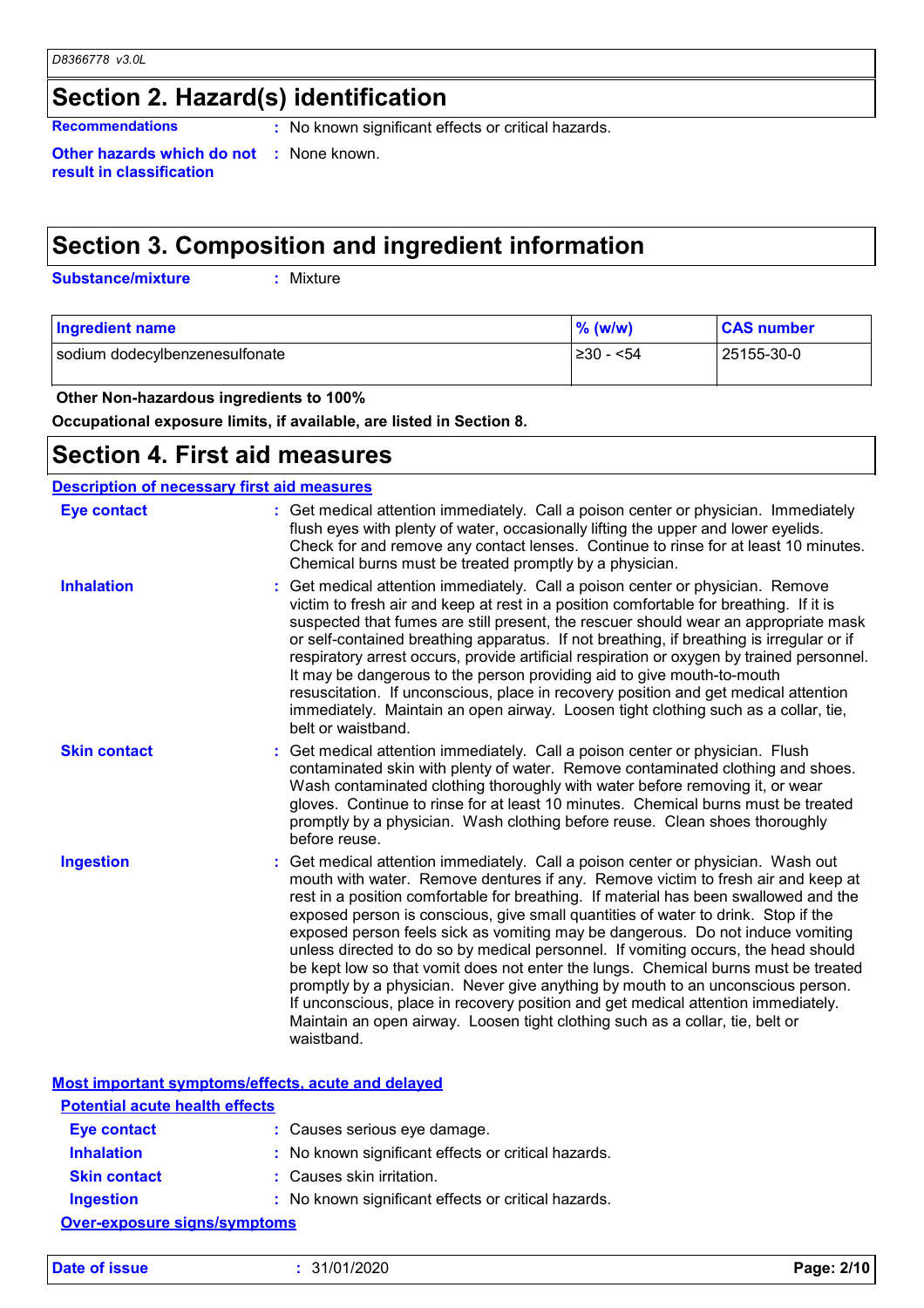# **Section 4. First aid measures**

| <b>Eye contact</b>                | : Adverse symptoms may include the following:<br>pain<br>watering<br>redness                                                                                                                                                                                                                                                                                                                                    |
|-----------------------------------|-----------------------------------------------------------------------------------------------------------------------------------------------------------------------------------------------------------------------------------------------------------------------------------------------------------------------------------------------------------------------------------------------------------------|
| <b>Inhalation</b>                 | : No specific data.                                                                                                                                                                                                                                                                                                                                                                                             |
| <b>Skin contact</b>               | : Adverse symptoms may include the following:<br>pain or irritation<br>redness<br>blistering may occur                                                                                                                                                                                                                                                                                                          |
| <b>Ingestion</b>                  | : Adverse symptoms may include the following:<br>stomach pains                                                                                                                                                                                                                                                                                                                                                  |
|                                   | <u>Indication of immediate medical attention and special treatment needed, if necessary</u>                                                                                                                                                                                                                                                                                                                     |
| <b>Notes to physician</b>         | : Treat symptomatically. Contact poison treatment specialist immediately if large<br>quantities have been ingested or inhaled.                                                                                                                                                                                                                                                                                  |
| <b>Specific treatments</b>        | : No specific treatment.                                                                                                                                                                                                                                                                                                                                                                                        |
| <b>Protection of first-aiders</b> | : No action shall be taken involving any personal risk or without suitable training. If it<br>is suspected that fumes are still present, the rescuer should wear an appropriate<br>mask or self-contained breathing apparatus. It may be dangerous to the person<br>providing aid to give mouth-to-mouth resuscitation. Wash contaminated clothing<br>thoroughly with water before removing it, or wear gloves. |

**See toxicological information (Section 11)**

### **Section 5. Fire-fighting measures**

| <b>Extinguishing media</b>                             |                                                                                                                                                                                                     |
|--------------------------------------------------------|-----------------------------------------------------------------------------------------------------------------------------------------------------------------------------------------------------|
| <b>Suitable extinguishing</b><br>media                 | : Use an extinguishing agent suitable for the surrounding fire.                                                                                                                                     |
| <b>Unsuitable extinguishing</b><br>media               | : None known.                                                                                                                                                                                       |
| <b>Specific hazards arising</b><br>from the chemical   | : No specific fire or explosion hazard.                                                                                                                                                             |
| <b>Hazardous thermal</b><br>decomposition products     | : Decomposition products may include the following materials:<br>carbon dioxide<br>carbon monoxide<br>sulfur oxides<br>metal oxide/oxides                                                           |
| <b>Special protective actions</b><br>for fire-fighters | : Promptly isolate the scene by removing all persons from the vicinity of the incident if<br>there is a fire. No action shall be taken involving any personal risk or without<br>suitable training. |
| <b>Special protective actions</b><br>for fire-fighters | : Fire-fighters should wear appropriate protective equipment and self-contained<br>breathing apparatus (SCBA) with a full face-piece operated in positive pressure<br>mode.                         |

### **Section 6. Accidental release measures**

#### **Personal precautions, protective equipment and emergency procedures**

| For non-emergency | : No action shall be taken involving any personal risk or without suitable training. |
|-------------------|--------------------------------------------------------------------------------------|
| personnel         | Evacuate surrounding areas. Keep unnecessary and unprotected personnel from          |
|                   | entering. Do not touch or walk through spilled material. Provide adequate            |
|                   | ventilation. Wear appropriate respirator when ventilation is inadequate. Put on      |
|                   | appropriate personal protective equipment.                                           |
|                   |                                                                                      |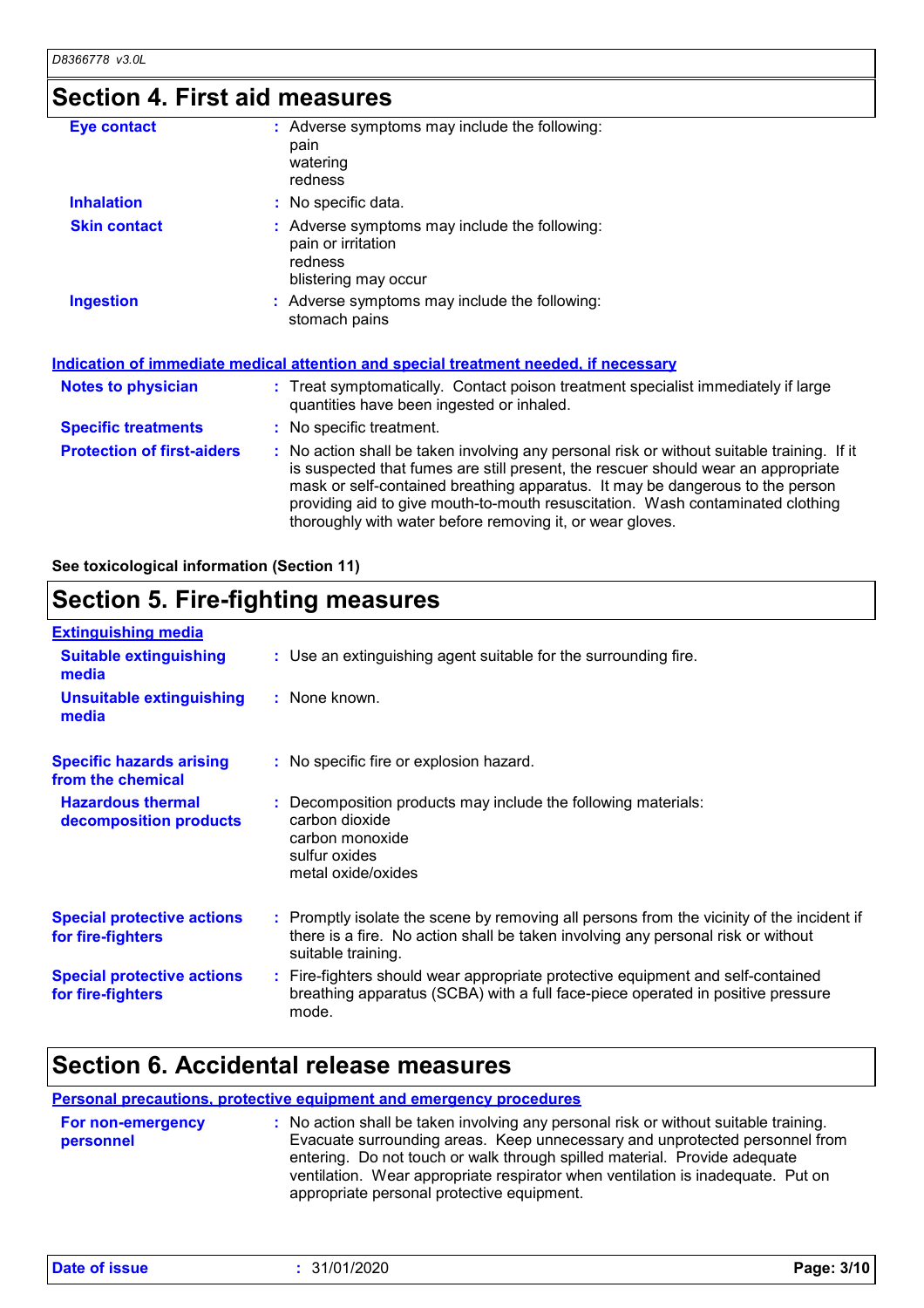### **Section 6. Accidental release measures**

|                                                              | <b>For emergency responders</b> : If specialized clothing is required to deal with the spillage, take note of any<br>information in Section 8 on suitable and unsuitable materials. See also the<br>information in "For non-emergency personnel".                                                                                                                                                                                                  |
|--------------------------------------------------------------|----------------------------------------------------------------------------------------------------------------------------------------------------------------------------------------------------------------------------------------------------------------------------------------------------------------------------------------------------------------------------------------------------------------------------------------------------|
| <b>Environmental precautions</b>                             | : Avoid dispersal of spilled material and runoff and contact with soil, waterways,<br>drains and sewers. Inform the relevant authorities if the product has caused<br>environmental pollution (sewers, waterways, soil or air).                                                                                                                                                                                                                    |
| <b>Methods and materials for containment and cleaning up</b> |                                                                                                                                                                                                                                                                                                                                                                                                                                                    |
| <b>Small spill</b>                                           | : Move containers from spill area. Avoid dust generation. Using a vacuum with<br>HEPA filter will reduce dust dispersal. Place spilled material in a designated,<br>labeled waste container. Dispose of via a licensed waste disposal contractor.                                                                                                                                                                                                  |
| Large spill                                                  | : Move containers from spill area. Approach release from upwind. Prevent entry into<br>sewers, water courses, basements or confined areas. Avoid dust generation. Do<br>not dry sweep. Vacuum dust with equipment fitted with a HEPA filter and place in a<br>closed, labeled waste container. Dispose of via a licensed waste disposal<br>contractor. Note: see Section 1 for emergency contact information and Section 13<br>for waste disposal. |

**See Section 1 for emergency contact information.**

**See Section 8 for information on appropriate personal protective equipment. See Section 13 for additional waste treatment information.**

# **Section 7. Handling and storage**

#### **Precautions for safe handling**

| <b>Protective measures</b>                                                | : Put on appropriate personal protective equipment (see Section 8). Do not get in<br>eyes or on skin or clothing. Do not ingest. If during normal use the material<br>presents a respiratory hazard, use only with adequate ventilation or wear<br>appropriate respirator. Keep in the original container or an approved alternative<br>made from a compatible material, kept tightly closed when not in use. Empty<br>containers retain product residue and can be hazardous. Do not reuse container.                            |
|---------------------------------------------------------------------------|-----------------------------------------------------------------------------------------------------------------------------------------------------------------------------------------------------------------------------------------------------------------------------------------------------------------------------------------------------------------------------------------------------------------------------------------------------------------------------------------------------------------------------------|
| <b>Advice on general</b><br>occupational hygiene                          | : Eating, drinking and smoking should be prohibited in areas where this material is<br>handled, stored and processed. Workers should wash hands and face before<br>eating, drinking and smoking. Remove contaminated clothing and protective<br>equipment before entering eating areas. See also Section 8 for additional<br>information on hygiene measures.                                                                                                                                                                     |
| <b>Conditions for safe storage,</b><br>including any<br>incompatibilities | : Store in accordance with local regulations. Store in original container protected<br>from direct sunlight in a dry, cool and well-ventilated area, away from incompatible<br>materials (see Section 10) and food and drink. Store locked up. Keep container<br>tightly closed and sealed until ready for use. Containers that have been opened<br>must be carefully resealed and kept upright to prevent leakage. Do not store in<br>unlabeled containers. Use appropriate containment to avoid environmental<br>contamination. |

### **Section 8. Exposure controls and personal protection**

**Control parameters Occupational exposure limits Australia**

**No exposure standard allocated.**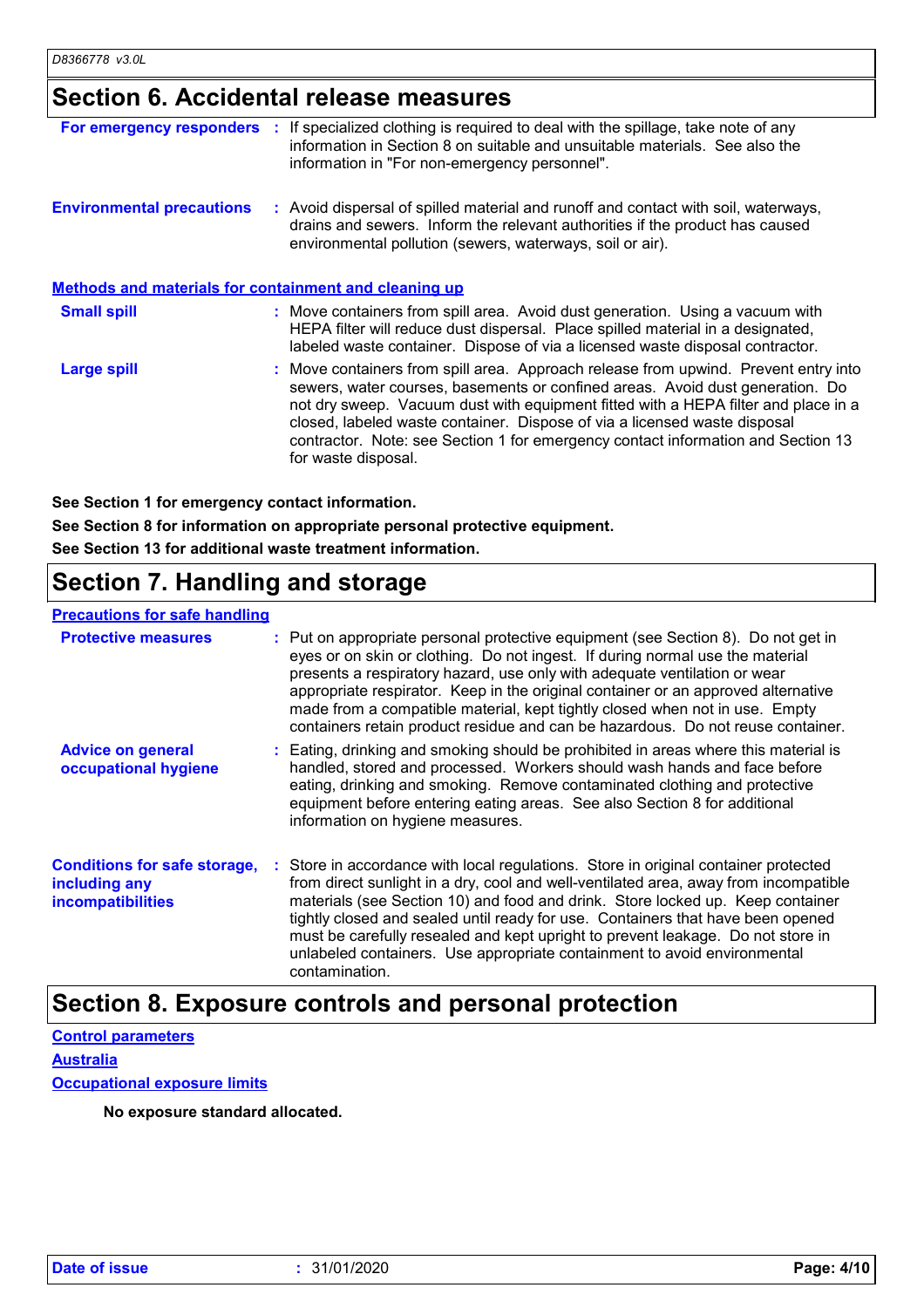**Appearance**

# **Section 8. Exposure controls and personal protection**

| <b>New Zealand</b>                         |                                                                                                                                                                                                                                                                                                                                                                                                                                                                                                                                                                                                                           |
|--------------------------------------------|---------------------------------------------------------------------------------------------------------------------------------------------------------------------------------------------------------------------------------------------------------------------------------------------------------------------------------------------------------------------------------------------------------------------------------------------------------------------------------------------------------------------------------------------------------------------------------------------------------------------------|
| <b>Occupational exposure limits</b>        | : No exposure standard allocated.                                                                                                                                                                                                                                                                                                                                                                                                                                                                                                                                                                                         |
| <b>Appropriate engineering</b><br>controls | : If user operations generate dust, fumes, gas, vapor or mist, use process enclosures,<br>local exhaust ventilation or other engineering controls to keep worker exposure to<br>airborne contaminants below any recommended or statutory limits.                                                                                                                                                                                                                                                                                                                                                                          |
| <b>Environmental exposure</b><br>controls  | : Emissions from ventilation or work process equipment should be checked to ensure<br>they comply with the requirements of environmental protection legislation. In some<br>cases, fume scrubbers, filters or engineering modifications to the process<br>equipment will be necessary to reduce emissions to acceptable levels.                                                                                                                                                                                                                                                                                           |
| <b>Individual protection measures</b>      |                                                                                                                                                                                                                                                                                                                                                                                                                                                                                                                                                                                                                           |
| <b>Hygiene measures</b>                    | : Wash hands, forearms and face thoroughly after handling chemical products, before<br>eating, smoking and using the lavatory and at the end of the working period.<br>Appropriate techniques should be used to remove potentially contaminated clothing.<br>Wash contaminated clothing before reusing. Ensure that eyewash stations and<br>safety showers are close to the workstation location.                                                                                                                                                                                                                         |
| <b>Eye/face protection</b>                 | : Safety eyewear complying with an approved standard should be used when a risk<br>assessment indicates this is necessary to avoid exposure to liquid splashes, mists,<br>gases or dusts. If contact is possible, the following protection should be worn,<br>unless the assessment indicates a higher degree of protection: chemical splash<br>goggles and/or face shield. If inhalation hazards exist, a full-face respirator may be<br>required instead.                                                                                                                                                               |
| <b>Skin protection</b>                     |                                                                                                                                                                                                                                                                                                                                                                                                                                                                                                                                                                                                                           |
| <b>Hand protection</b>                     | : Chemical-resistant, impervious gloves complying with an approved standard should<br>be worn at all times when handling chemical products if a risk assessment indicates<br>this is necessary. Considering the parameters specified by the glove manufacturer,<br>check during use that the gloves are still retaining their protective properties. It<br>should be noted that the time to breakthrough for any glove material may be<br>different for different glove manufacturers. In the case of mixtures, consisting of<br>several substances, the protection time of the gloves cannot be accurately<br>estimated. |
| <b>Body protection</b>                     | : Personal protective equipment for the body should be selected based on the task<br>being performed and the risks involved and should be approved by a specialist<br>before handling this product.                                                                                                                                                                                                                                                                                                                                                                                                                       |
| <b>Other skin protection</b>               | : Appropriate footwear and any additional skin protection measures should be<br>selected based on the task being performed and the risks involved and should be<br>approved by a specialist before handling this product.                                                                                                                                                                                                                                                                                                                                                                                                 |
| <b>Respiratory protection</b>              | Based on the hazard and potential for exposure, select a respirator that meets the<br>appropriate standard or certification. Respirators must be used according to a<br>respiratory protection program to ensure proper fitting, training, and other important<br>aspects of use.                                                                                                                                                                                                                                                                                                                                         |

# **Section 9. Physical and chemical properties**

| Date of issue                    | : 31/01/2020                                       | Page: 5/10 |
|----------------------------------|----------------------------------------------------|------------|
| <b>Flammability (solid, gas)</b> | : Not available.                                   |            |
| <b>Evaporation rate</b>          | : Not available.                                   |            |
| <b>Flash point</b>               | : Closed cup: $>200^{\circ}$ C ( $>392^{\circ}$ F) |            |
| <b>Boiling point</b>             | $:$ Not available.                                 |            |
| <b>Melting point</b>             | $:$ Not available.                                 |            |
| pH                               | : Not applicable                                   |            |
| <b>Odor threshold</b>            | : Not available.                                   |            |
| <b>Odor</b>                      | : Like Spa fresh                                   |            |
| <b>Color</b>                     | : Teal (light/Dark)                                |            |
| <b>Physical state</b>            | : Solid. [Block]                                   |            |
| <u>Appearance</u>                |                                                    |            |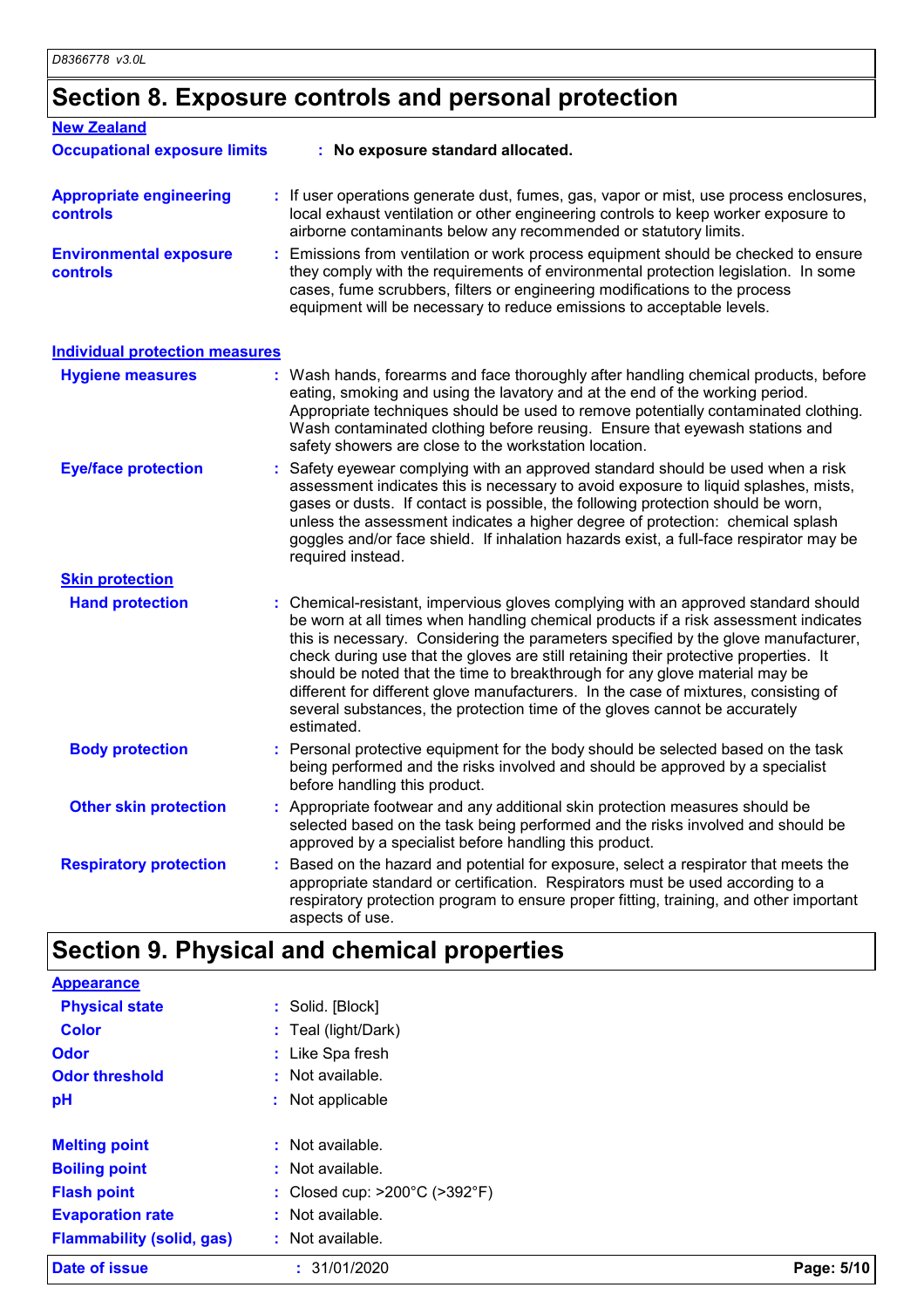### **Section 9. Physical and chemical properties**

| Lower and upper explosive<br>(flammable) limits   | : Not available.                                                       |
|---------------------------------------------------|------------------------------------------------------------------------|
| <b>Vapor pressure</b>                             | $:$ Not available.                                                     |
| <b>Vapor density</b>                              | : Not available.                                                       |
| <b>Relative density</b>                           | : Not available.                                                       |
| <b>Solubility</b>                                 | : Easily soluble in the following materials: cold water and hot water. |
| <b>Solubility in water</b>                        | : Not available.                                                       |
| <b>Partition coefficient: n-</b><br>octanol/water | $:$ Not available.                                                     |
| <b>Auto-ignition temperature</b>                  | : Not available.                                                       |
| <b>Decomposition temperature</b>                  | : Not available.                                                       |
| <b>Viscosity</b>                                  | $:$ Not available.                                                     |
| Flow time (ISO 2431)                              | : Not available.                                                       |

### **Section 10. Stability and reactivity**

| <b>Reactivity</b>                            | : No specific test data related to reactivity available for this product or its ingredients.              |
|----------------------------------------------|-----------------------------------------------------------------------------------------------------------|
| <b>Chemical stability</b>                    | : The product is stable.                                                                                  |
| <b>Possibility of hazardous</b><br>reactions | : Under normal conditions of storage and use, hazardous reactions will not occur.                         |
| <b>Conditions to avoid</b>                   | : No specific data.                                                                                       |
| <b>Incompatible materials</b>                | : No specific data.                                                                                       |
| <b>Hazardous decomposition</b><br>products   | : Under normal conditions of storage and use, hazardous decomposition products<br>should not be produced. |

### **Section 11. Toxicological information**

#### **Information on toxicological effects**

#### **Acute toxicity**

| . . <del>.</del>                  |                                                                   |                       |             |                 |
|-----------------------------------|-------------------------------------------------------------------|-----------------------|-------------|-----------------|
| <b>Product/ingredient name</b>    | <b>Result</b>                                                     | <b>Species</b>        | <b>Dose</b> | <b>Exposure</b> |
| sodium<br>dodecylbenzenesulfonate | LD50 Oral                                                         | Rat - Male,<br>Female | 1080 mg/kg  |                 |
| <b>Conclusion/Summary</b>         | Based on available data, the classification criteria are not met. |                       |             |                 |

**Irritation/Corrosion**

| <b>Product/ingredient name</b>    | <b>Result</b>                                          | <b>Species</b> | <b>Score</b> | <b>Exposure</b>            | <b>Observation</b> |
|-----------------------------------|--------------------------------------------------------|----------------|--------------|----------------------------|--------------------|
| sodium<br>dodecylbenzenesulfonate | Eyes - Severe irritant                                 | Rabbit         |              | 24 hours 250<br>Micrograms |                    |
|                                   | Eyes - Severe irritant                                 | Rabbit         |              | 1 Percent                  |                    |
|                                   | Skin - Moderate irritant                               | Rabbit         |              | 24 hours 20<br>milligrams  | -                  |
|                                   | Eyes - Visible necrosis                                | Rabbit         |              | 72 hours                   | 6 days             |
| <b>Conclusion/Summary</b>         |                                                        |                |              |                            |                    |
| <b>Skin</b>                       | : Based on Calculation method: Causes skin irritation. |                |              |                            |                    |

| onii | - Dascu UII Calculation Hictricu. Causes SNII IIIItation. |
|------|-----------------------------------------------------------|
| Eyes | : Based on Calculation method: Causes serious eye damage. |

**Respiratory :** Based on available data, the classification criteria are not met.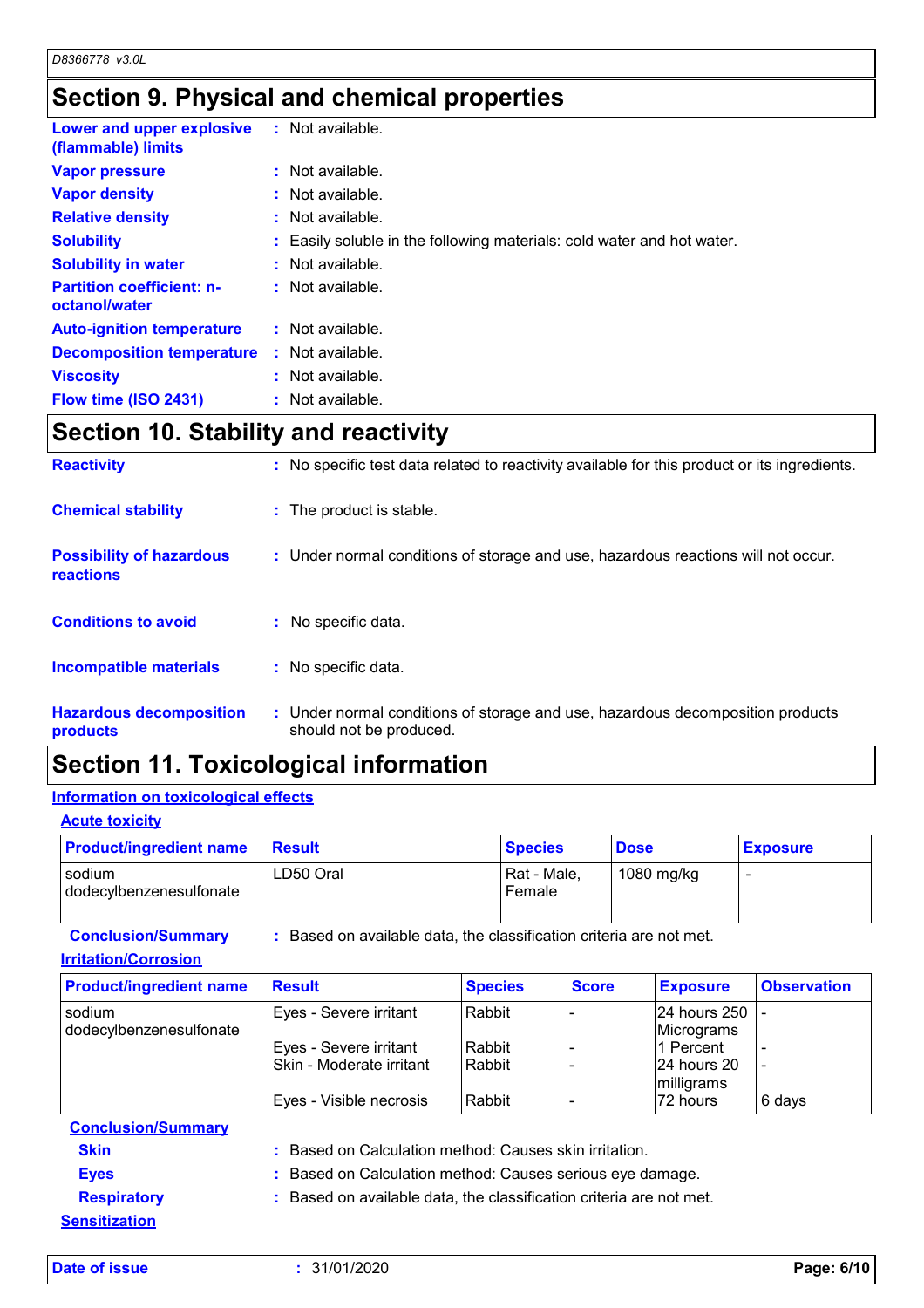# **Section 11. Toxicological information**

Not available.

| <b>Conclusion/Summary</b>                                                                              |                                                                                                                                            |            |
|--------------------------------------------------------------------------------------------------------|--------------------------------------------------------------------------------------------------------------------------------------------|------------|
| <b>Skin</b><br><b>Respiratory</b><br><b>Mutagenicity</b><br>Not available.                             | : Based on available data, the classification criteria are not met.<br>: Based on available data, the classification criteria are not met. |            |
| <b>Conclusion/Summary</b><br><b>Carcinogenicity</b><br>Not available.                                  | : Based on available data, the classification criteria are not met.                                                                        |            |
| <b>Conclusion/Summary</b><br><b>Reproductive toxicity</b><br>Not available.                            | : Based on available data, the classification criteria are not met.                                                                        |            |
| <b>Conclusion/Summary</b><br><b>Teratogenicity</b><br>Not available.                                   | : Based on available data, the classification criteria are not met.                                                                        |            |
| <b>Conclusion/Summary</b><br><b>Specific target organ toxicity (single exposure)</b><br>Not available. | : Based on available data, the classification criteria are not met.                                                                        |            |
| <b>Specific target organ toxicity (repeated exposure)</b><br>Not available.                            |                                                                                                                                            |            |
| <b>Aspiration hazard</b><br>Not available.                                                             |                                                                                                                                            |            |
| <b>Information on the likely</b><br>routes of exposure                                                 | : Not available.                                                                                                                           |            |
| <b>Potential acute health effects</b>                                                                  |                                                                                                                                            |            |
| <b>Eye contact</b>                                                                                     | : Causes serious eye damage.                                                                                                               |            |
| <b>Inhalation</b>                                                                                      | : No known significant effects or critical hazards.                                                                                        |            |
| <b>Skin contact</b>                                                                                    | : Causes skin irritation.                                                                                                                  |            |
| <b>Ingestion</b>                                                                                       | : No known significant effects or critical hazards.                                                                                        |            |
|                                                                                                        | <b>Symptoms related to the physical, chemical and toxicological characteristics</b>                                                        |            |
| <b>Eye contact</b>                                                                                     | : Adverse symptoms may include the following:<br>pain<br>watering<br>redness                                                               |            |
| <b>Inhalation</b>                                                                                      | : No specific data.                                                                                                                        |            |
| <b>Skin contact</b>                                                                                    | : Adverse symptoms may include the following:<br>pain or irritation<br>redness<br>blistering may occur                                     |            |
| <b>Ingestion</b>                                                                                       | : Adverse symptoms may include the following:<br>stomach pains                                                                             |            |
|                                                                                                        | Delayed and immediate effects and also chronic effects from short and long term exposure                                                   |            |
| <b>Short term exposure</b><br><b>Potential immediate</b><br>effects                                    | : Not available.                                                                                                                           |            |
| <b>Date of issue</b>                                                                                   | : 31/01/2020                                                                                                                               | Page: 7/10 |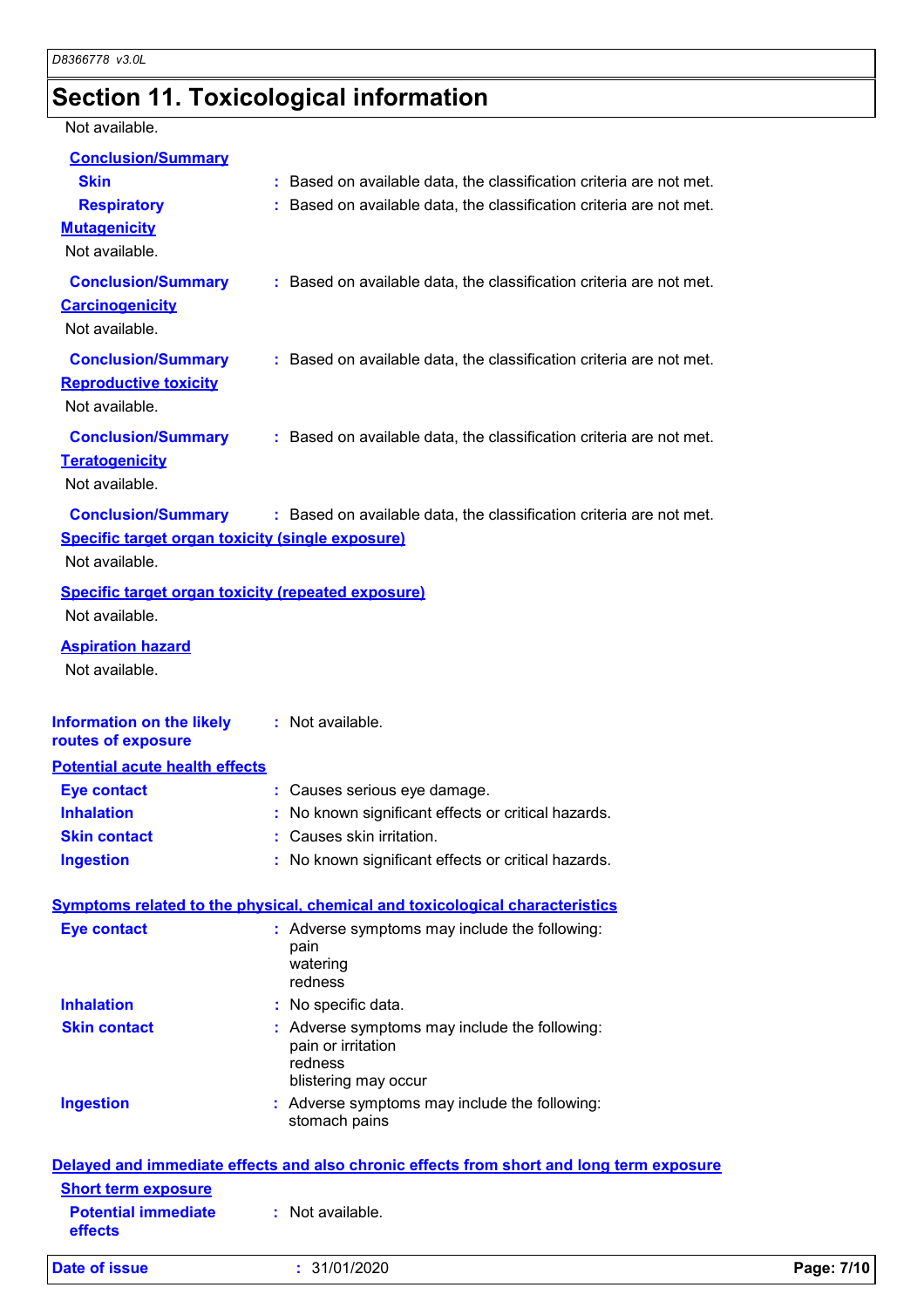# **Section 11. Toxicological information**

| <b>Potential delayed effects</b>                  | $:$ Not available.                                                  |
|---------------------------------------------------|---------------------------------------------------------------------|
| Long term exposure                                |                                                                     |
| <b>Potential immediate</b><br>effects             | $:$ Not available.                                                  |
| <b>Potential delayed effects : Not available.</b> |                                                                     |
| <b>Potential chronic health effects</b>           |                                                                     |
| Not available.                                    |                                                                     |
| <b>Conclusion/Summary</b>                         | : Based on available data, the classification criteria are not met. |
| <b>General</b>                                    | : No known significant effects or critical hazards.                 |
| <b>Carcinogenicity</b>                            | : No known significant effects or critical hazards.                 |
| <b>Mutagenicity</b>                               | : No known significant effects or critical hazards.                 |
| <b>Teratogenicity</b>                             | : No known significant effects or critical hazards.                 |
| <b>Developmental effects</b>                      | : No known significant effects or critical hazards.                 |
| <b>Fertility effects</b>                          | : No known significant effects or critical hazards.                 |
|                                                   |                                                                     |

#### **Numerical measures of toxicity**

**Acute toxicity estimates**

| <b>Route</b> | <b>ATE value</b> |
|--------------|------------------|
| Oral         | 2700 mg/kg       |

### **Section 12. Ecological information**

#### **Toxicity**

| <b>Product/ingredient name</b>    | <b>Result</b>                     | <b>Species</b>                                                           | <b>Exposure</b> |
|-----------------------------------|-----------------------------------|--------------------------------------------------------------------------|-----------------|
| sodium<br>dodecylbenzenesulfonate | Acute EC50 29000 µg/l Fresh water | Algae - Chlorella pyrenoidosa -<br>Exponential growth phase              | 96 hours        |
|                                   | Acute EC50 7.81 mg/l Fresh water  | Crustaceans - Ceriodaphnia<br>dubia - Neonate                            | 48 hours        |
|                                   | Acute EC50 5.88 ppm Fresh water   | Daphnia - Daphnia magna                                                  | 48 hours        |
|                                   | Acute IC50 112.4 mg/l Fresh water | Algae - Pseudokirchneriella<br>subcapitata - Exponential<br>growth phase | 72 hours        |
|                                   | Acute LC50 1.18 ppm Fresh water   | Fish - Lepomis macrochirus                                               | 96 hours        |

**Conclusion/Summary :** Based on Calculation Method: Harmful to aquatic life with long lasting effects.

#### **Persistence and degradability**

**Conclusion/Summary :** Based on available data, the classification criteria are not met.

#### **Bioaccumulative potential**

| <b>Product/ingredient name</b>    | <b>LogP</b> <sub>ow</sub> | <b>BCF</b> | <b>Potential</b> |
|-----------------------------------|---------------------------|------------|------------------|
| sodium<br>dodecylbenzenesulfonate | 1.96                      |            | low              |

| <b>Mobility in soil</b>                                 |                  |
|---------------------------------------------------------|------------------|
| <b>Soil/water partition</b><br><b>coefficient (Koc)</b> | : Not available. |

**Other adverse effects** : No known significant effects or critical hazards.

| Date of issue | 31/01/2020 | Page: 8/10 |
|---------------|------------|------------|
|               |            |            |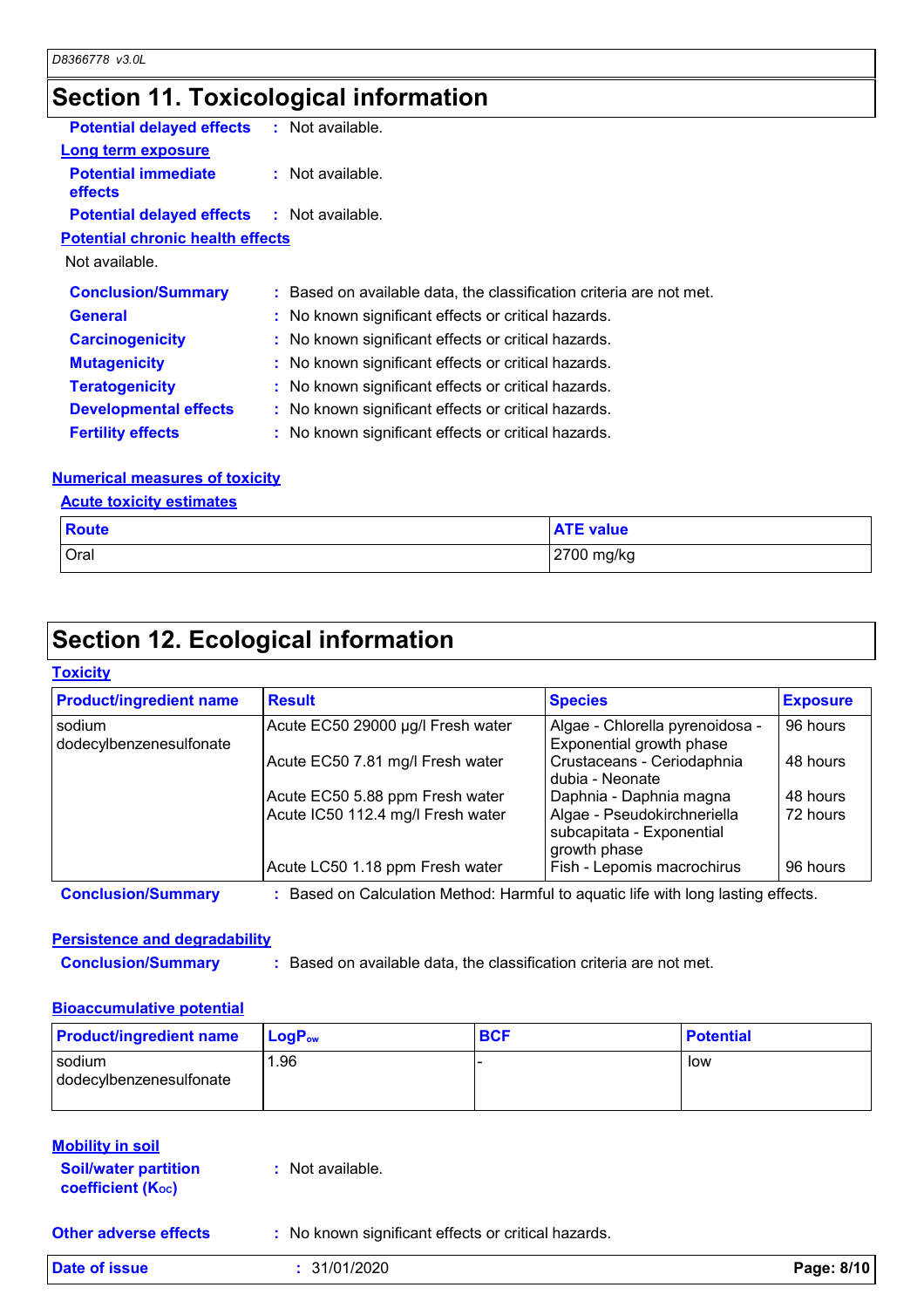### **Section 13. Disposal considerations**

#### The generation of waste should be avoided or minimized wherever possible. Disposal of this product, solutions and any by-products should at all times comply with the requirements of environmental protection and waste disposal legislation and any regional local authority requirements. Dispose of surplus and nonrecyclable products via a licensed waste disposal contractor. Waste should not be disposed of untreated to the sewer unless fully compliant with the requirements of all authorities with jurisdiction. Waste packaging should be recycled. Incineration or landfill should only be considered when recycling is not feasible. This material and its container must be disposed of in a safe way. Care should be taken when handling emptied containers that have not been cleaned or rinsed out. Empty containers or liners may retain some product residues. Avoid dispersal of spilled material and runoff and contact with soil, waterways, drains and sewers. **Disposal methods :**

### **Section 14. Transport information**

|                                      | <b>ADG</b>               | <b>ADR/RID</b> | <b>IMDG</b>    | <b>IATA</b>    |
|--------------------------------------|--------------------------|----------------|----------------|----------------|
| <b>UN number</b>                     | Not regulated.           | Not regulated. | Not regulated. | Not regulated. |
| <b>UN proper</b><br>shipping name    |                          |                |                |                |
| <b>Transport hazard</b><br>class(es) | $\overline{\phantom{a}}$ |                | -              |                |
| <b>Packing group</b>                 | $\overline{\phantom{a}}$ |                | -              |                |
| <b>Environmental</b><br>hazards      | No.                      | No.            | No.            | No.            |

**Special precautions for user Transport within user's premises:** always transport in closed containers that are **:** upright and secure. Ensure that persons transporting the product know what to do in the event of an accident or spillage.

**Transport in bulk according :** Not available. **to Annex II of MARPOL and the IBC Code**

### **Section 15. Regulatory information**

**Standard Uniform Schedule of Medicine and Poisons** Schedule 5 CAUTION

**Model Work Health and Safety Regulations - Scheduled Substances**

sodium dodecylbenzenesulfonate

| <b>Australia inventory (AICS)</b><br><b>New Zealand Inventory of</b><br><b>Chemicals (NZIoC)</b> | : All components are listed or exempted.<br>: All components are listed or exempted. |
|--------------------------------------------------------------------------------------------------|--------------------------------------------------------------------------------------|
| <b>HSNO Group Standard</b><br><b>HSNO Approval Number</b>                                        | : Cleaning Products (Subsidiary Hazard)<br>: HSR002530                               |
| <b>Approved Handler</b><br><b>Requirement</b>                                                    | : No.                                                                                |
| <b>Tracking Requirement</b>                                                                      | : No.                                                                                |